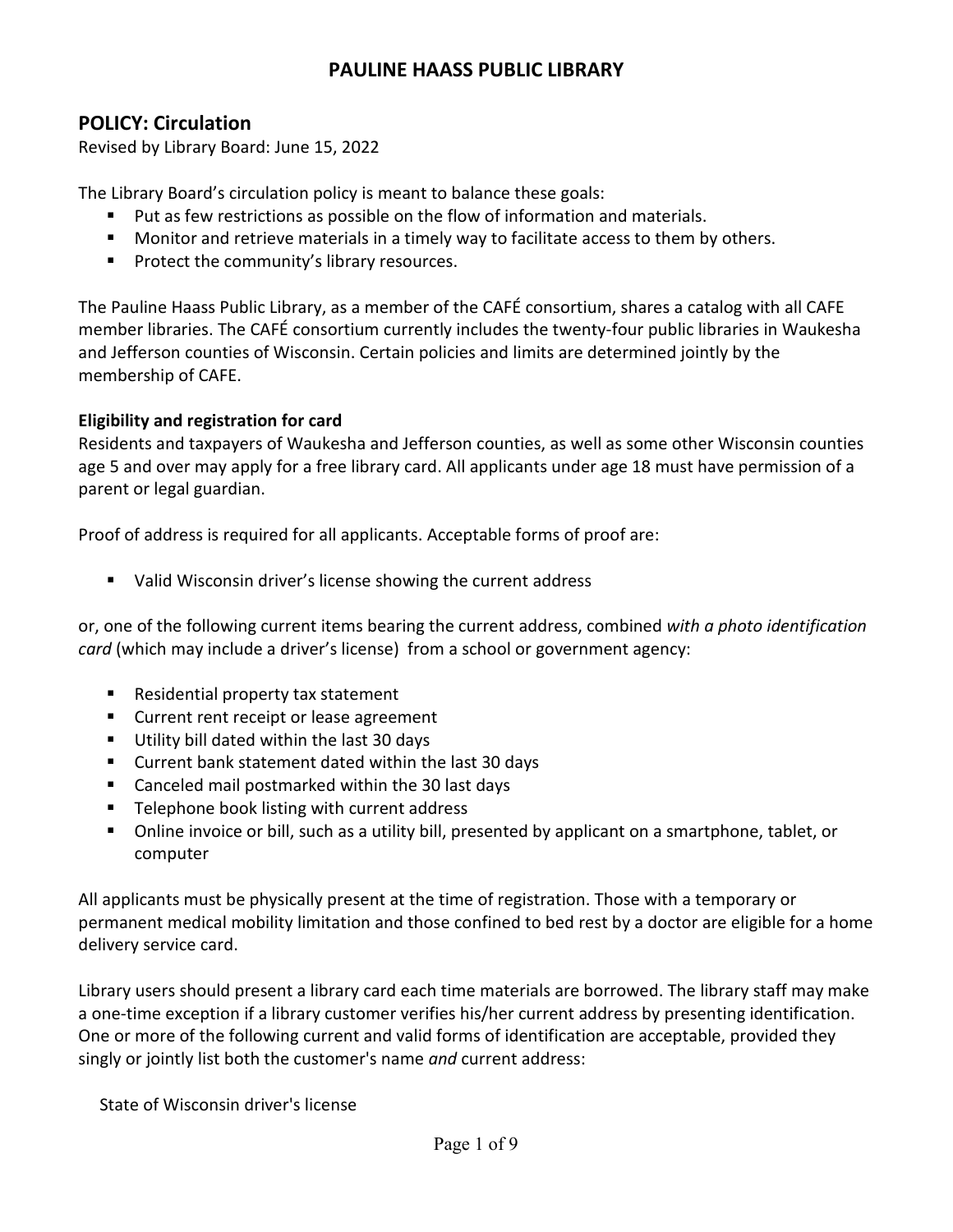Wisconsin State ID Student ID from an educational institution Other picture ID

#### **Responsibility of cardholders**

The person to whom a library card is registered, with the exception of minors, is responsible for all items checked out on the card. They agree to obey all of the rules and regulations of the Pauline Haass Public Library and any other CAFÉ member libraries which they use, and to promptly pay all fines and charges for overdue materials and lost or damaged items. Items checked out on a minor's card are the responsibility of the parent or legal guardian.

Library card holders agree to report any change of address, telephone number or email address to the library, so that they may be contacted about items on hold and about overdue materials. A change of address requires proof just as does the issue of an original card.

Library cards have expiration dates. When a card expires, proof of current address will be required to renew it.

If a library card is lost or stolen, it is the cardholder's responsibility to report that to the library. All items checked out prior to the date the card is reported lost are the responsibility of the customer. Library staff is not responsible for assuring that the person who uses a card for borrowing materials is the cardholder or has permission to use that card; cardholders should treat their library cards as they would credit cards.

Users who check out audiovisual materials assume responsibility for any damage done to personal audiovisual equipment during the use of library materials. The library assumes no responsibility for such damage.

## **Parental responsibility for minor's use of card**

Items checked out on a minor's card are the responsibility of the parent or legal guardian. Parents or guardians agree to obey all of the rules and regulations of the library, to promptly pay all fines and charges associated with their child's library card, and to report any change of address or telephone number to the library.

The library does not restrict access to any material by age, and leaves the responsibility for children's use of its materials to each child's parent or legal guardian. Parents are strongly encouraged to monitor their own child's reading, viewing, and listening, and to be aware of what he or she checks out. Library staff members are pleased to assist parents in finding out more about particular books, music, or movies so that they can make informed decisions about their child's use.

A parent or guardian who wishes to end borrowing privileges for his or her child must notify the library so that the registration record can be removed. Destruction of a library card does not remove a registration record.

State law and the library's *Privacy of Library Records and Library Use* policy govern the information about a minor's library records that may be given to a parent or guardian.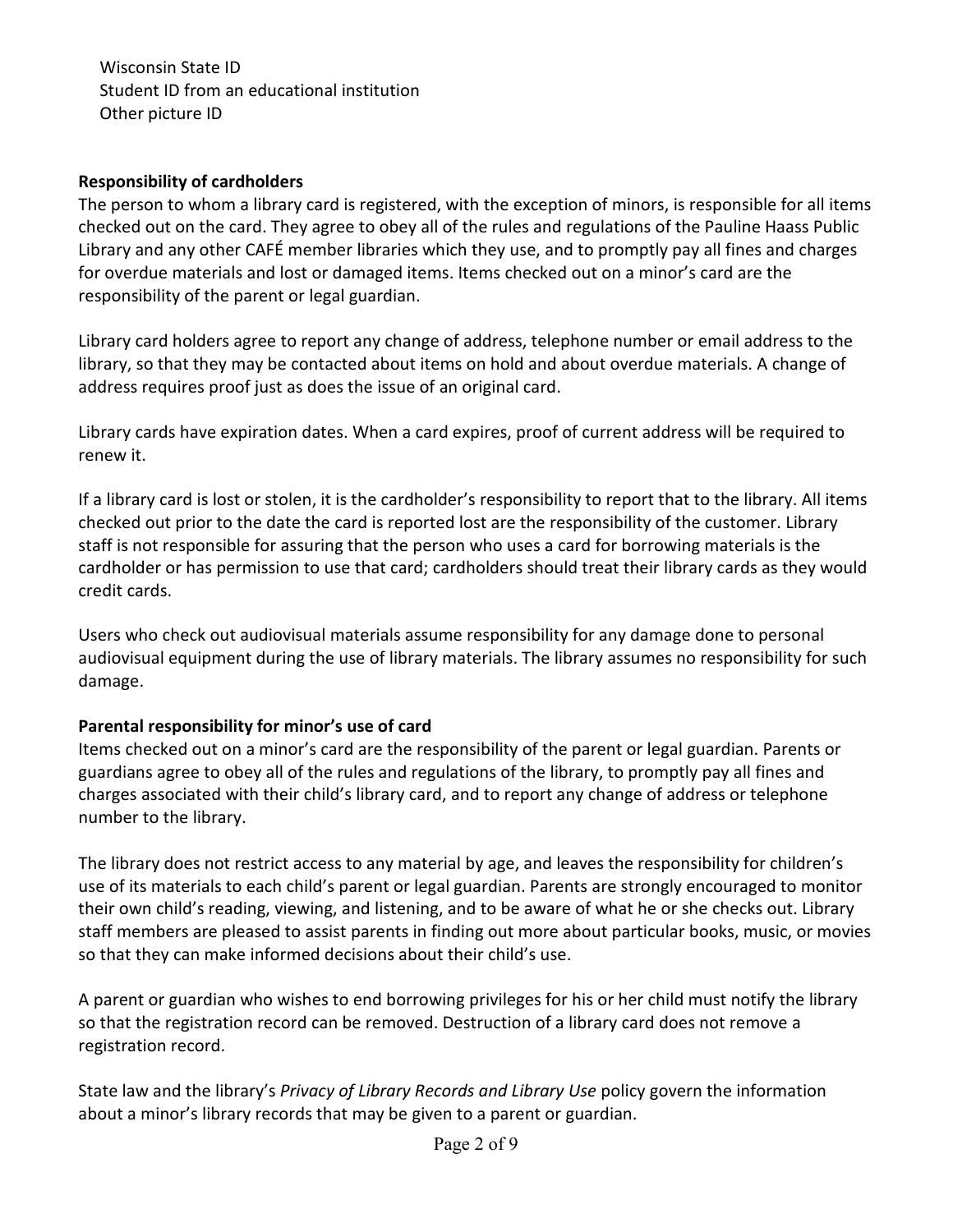## **Replacement of library card**

The replacement fee for a library card is \$1.00*.* Because a child may be missing his or her library card due to a parent's decision to restrict its use, permission from a parent or guardian will be obtained before the library issues a replacement card to a child under the age of 18.

## **Receipts**

Library users will be given a receipt upon checkout, as a notice and reminder of when materials are due. The receipt contains the titles of items borrowed. Disposition of receipts in a manner that insures privacy of one's borrowing habits is the user's responsibility. Library users who complete their transactions through the self-check machine(s) are given the option of generating a receipt.

## **Loan periods for individuals:**

- 3 weeks: most books and audiobooks
- 2 weeks: most new items
- 1 week: most videos/DVDs, magazines, board games, pamphlets, music CDs
- "Lucky Day" materials have special loan periods, and are marked as such.

Because due dates vary by item type, users are responsible for checking receipts carefully to note when materials are due. On occasion the loan period of certain materials may be changed temporarily; receipts will always reflect the correct due date. Some library items are not available for checkout and must be used in the building.

## **Loans to schools**

In order to provide maximum access to public library books for Waukesha County schools and their students, a library card may be issued to one teacher, school library aide, or school librarian per school, with the principal's permission. Each "school card" will be restricted to 350 concurrently checked-out items. Each school is responsible for damage, replacement, and lost fees associated with items checked out on these cards. Schools that wish to restrict the number of concurrent items to fewer than 350 may do so by requesting in writing on letterhead, with the principal's signature, a specific lower amount. A block will then be placed on that card indicating the limit.

## **Renewals**

Most items may be renewed up to three times if no other customers are waiting for the items. Renewals may be made in person at the checkout desk, catalog terminals or self-check unit, by telephone, or using the Internet.

Interlibrary loan materials from outside of the local library system may not be renewed.

## **Loan Limits (number of items concurrently checked out)**

Cardholders may have up to 125 items checked out of the library at one time, although limits are sometimes necessary on particular item types within that total, to allow more equitable access to materials by a large number of customers.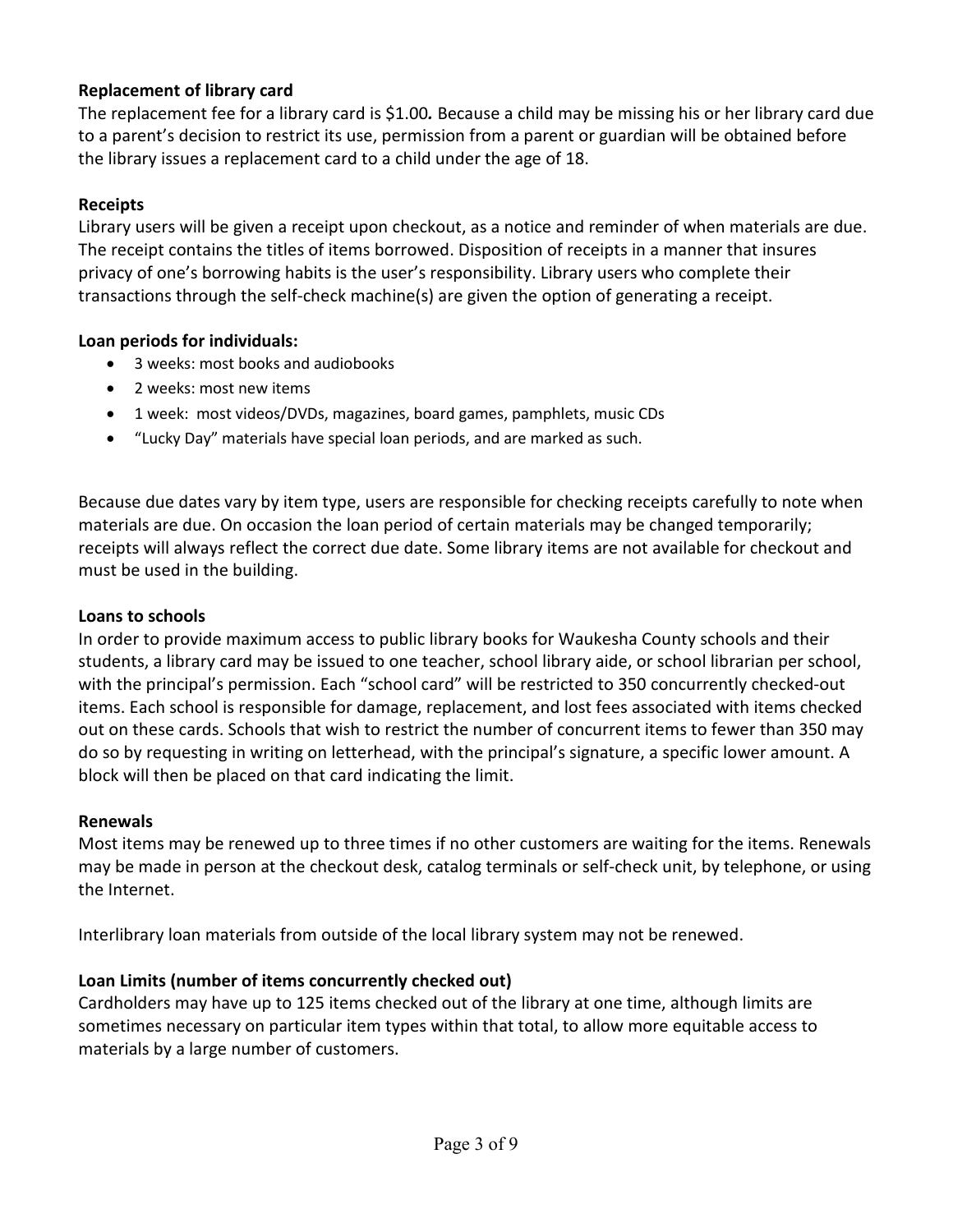## **Late fees**

Late fees are charged for items that are returned after their due date, as a means of encouraging users to return items promptly so that others can use these shared resources. There is no late fee-free "grace period." Late fees for DVDs, board games, wifi hotspots, "Lucky Day" materials and interlibrary loan materials from outside our library system, and Wii games, are \$1.00 per day. Fees for other items, except children's books, are 20 cents per day unless specifically noted otherwise. There are no late fees for children's books, in order to eliminate a known barrier to library use by some children and to encourage family literacy. All juvenile materials other than books do carry late fees if overdue. Users with children's books that are more than three weeks overdue may have their borrowing privileges suspended until materials are returned.

## **Overdue notices**

Email, phone, and text overdue notices are sent as a courtesy. Customers may also sign up for email or text reminders of upcoming due dates. Failure to receive a reminder or overdue notice or to verify due dates (through receipts, online account access, or by phoning the library) does not remove the user's responsibility to return items promptly and pay late fees.

## **Damaged and lost materials**

The library generally does not accept replacement copies of lost or damaged materials. A standard replacement price, based on the material type, is charged for Pauline Haass Public Library's damaged and lost materials. No refunds are given if lost materials are found after having been paid for; the materials become the property of the individual who paid for them.

Items obtained for users from other libraries will be assessed the lost/damaged charges of the *owning*  library.

Damage to, or loss of, special items such as book covers, bags, manuals and binders will be assessed charges based on actual costs including staff time. See the Packaging Replacement Cost schedule (Appendix A) included in this document for specific charges. If the damage or loss renders the material inappropriate for library circulation and library staff cannot repair the item satisfactorily, the charge will be the same as if the item were lost.

## **Standard replacement fees**

Damaged or lost library materials will be charged according to the Standard Replacement Costs schedule (Appendix C).

## **Denial of borrowing privileges**

Borrowing privileges will be denied when a user:

- has unpaid fines or charges of \$10.00 or more (beginning July 1, 2015)
- has unreturned or damaged items of any value, for which he or she has been billed
- has moved and left no forwarding address
- has patterns of behavior with respect to overdue materials, unpaid fines, multiple claims of missing items having been returned, etc. that lead the Library Director to conclude that denial is necessary in order to protect the community's library resources and taxpayer investment and to facilitate access to materials by others.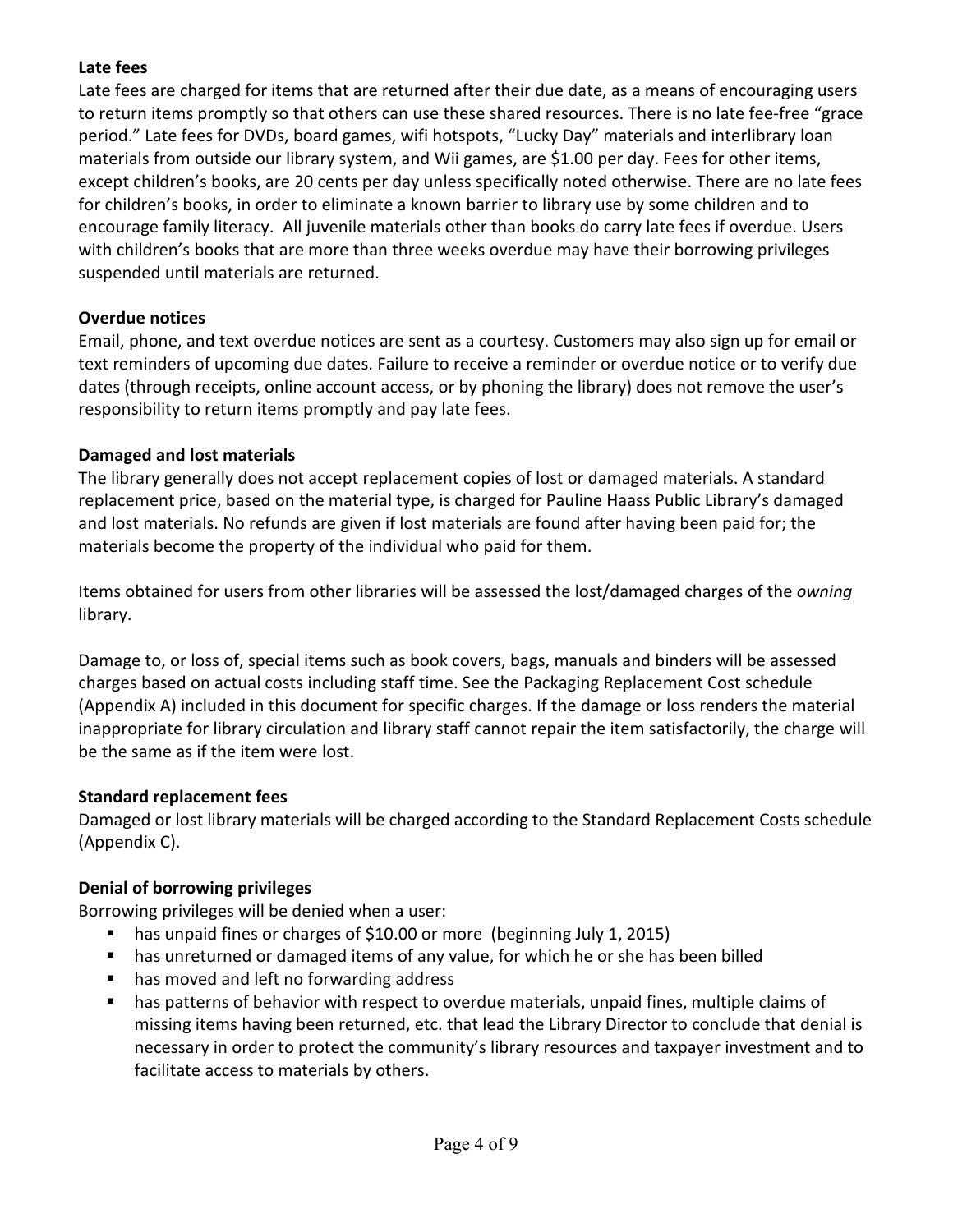## **Access to materials in, and outside of, the library's collection**

Users may place reserves/holds on items in the CAFÉ catalog and specify that the items be delivered to this library. The CAFÉ catalog is available online through the Internet, as well as in the library.

The CAFÉ catalog is not the only source of items not owned by this library. Users who do not find exactly what they are looking for within CAFÉ are encouraged to speak with a librarian, who will be happy to search for materials in other libraries and databases. Please note that due dates, fines, and charges for lost/damaged materials from beyond the CAFÉ catalog are set by the *owning* libraries.

#### **Appendices**

- A. Packaging Replacement Costs
- B. Materials Recovery Program
- C. Standard Replacement Costs

#### **Administration and interpretation of policy**

Responsibility for the administration and interpretation of this policy rests with the Library Director.

#### **Other related Pauline Haass Public Library policies:**

- Privacy of Library Records and Library Use
- **Collection Development**
- Public Internet Access
- Theft of Library Property

Adopted by Library Board: December 15, 2004 Reviewed and revised: July 20, 2005 Reviewed and revised, with addition of Appendix A: April 18, 2007 Revisions made via motions at July 16, 2008 Library Board meeting are incorporated in this document Reviewed and revised: March 17, 2010 Reviewed and revised: April 22, 2015 Reviewed and revised: October 21, 2015 Reviewed and revised: April 20, 2016 Reviewed and revised, with revision of Appendix B: September 22, 2016 Reviewed and revised, with revision of Appendix B: April 19, 2017 Reviewed and revised, with revision of Appendix A & Appendix C: November 20, 2019 Reviewed and revised: January 20, 2021 Reviewed and revised: April 20, 2022 Reviewed and revised: June 15, 2022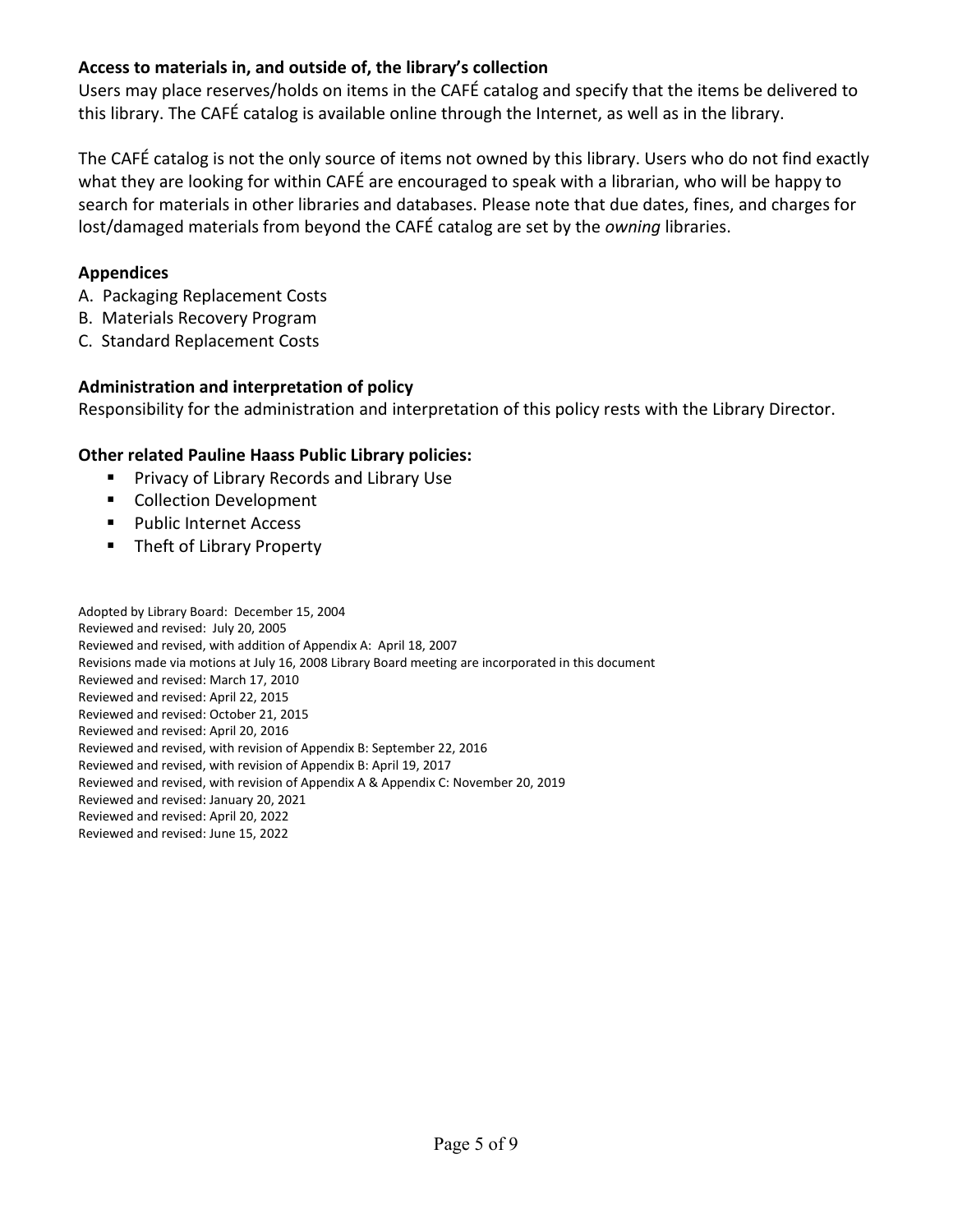| <b>ITEM</b>                     | <b>COST</b> |
|---------------------------------|-------------|
| $DVD$ cases $-$ single          | \$3.00      |
| DVD cases - double              | \$4.00      |
| 3 capacity                      | \$4.00      |
| 4 capacity                      | \$6.00      |
| 5 capacity                      | \$6.00      |
| 6 capacity                      | \$6.00      |
| 8 capacity                      | \$7.00      |
| 10 capacity                     | \$7.00      |
| <b>Color copy of cover DVD</b>  | \$3.00      |
| <b>Music CD cases - single</b>  | \$3.00      |
| <b>Music CD cases - double</b>  | \$3.00      |
| Color copy of cover CD          | \$4.00      |
| CD book albums 2-12             | \$10.00     |
| CD book albums 14-24            | \$12.00     |
| CD book albums 20+              | \$18.00     |
| Color copy of cover audio bk    | \$4.00      |
| Lost insert (map, CD booklet)   | \$3.00      |
| <b>RFID Media Tags (DVD/CD)</b> | \$2.00      |
| <b>RFID Tags 2x3</b>            | \$1.00      |
| <b>Barcode replacement</b>      | \$1.00      |
| <b>Book cover plastic</b>       | \$2.00      |
| Wii case $-$ single             | \$3.00      |
| Wii case - double               | \$4.00      |
| Wii booklet replacement         | Min \$3.00  |
| WiFi hotspot                    | \$123.00    |
| <b>Instructional insert</b>     | \$4.00      |
| Charger adapter/cable           | \$18.00     |
| <b>Carrying case</b>            | \$8.00      |
|                                 |             |
| <b>Library labels</b>           | Min. \$0.50 |
| <b>Barcoded ILL cards</b>       | \$1.00      |
| A/V cleaning                    | Min. \$1.00 |
| <b>Book mending</b>             | Min. \$3.00 |
| Playaway battery cover          | \$2.00      |
| Playaway case                   | \$3.00      |
| <b>Miscellaneous parts</b>      | Current     |
|                                 | retail      |

#### **Time formula:**

- 5 minutes: \$12.00 per hour X 10% = \$1.20
- 10 minutes: \$12.00 per hour X 15% = \$1.80
- 15 minutes: \$12.00 per hour X 25% = \$3.00
- 20 minutes: \$12.00 per hour X 30% = \$3.60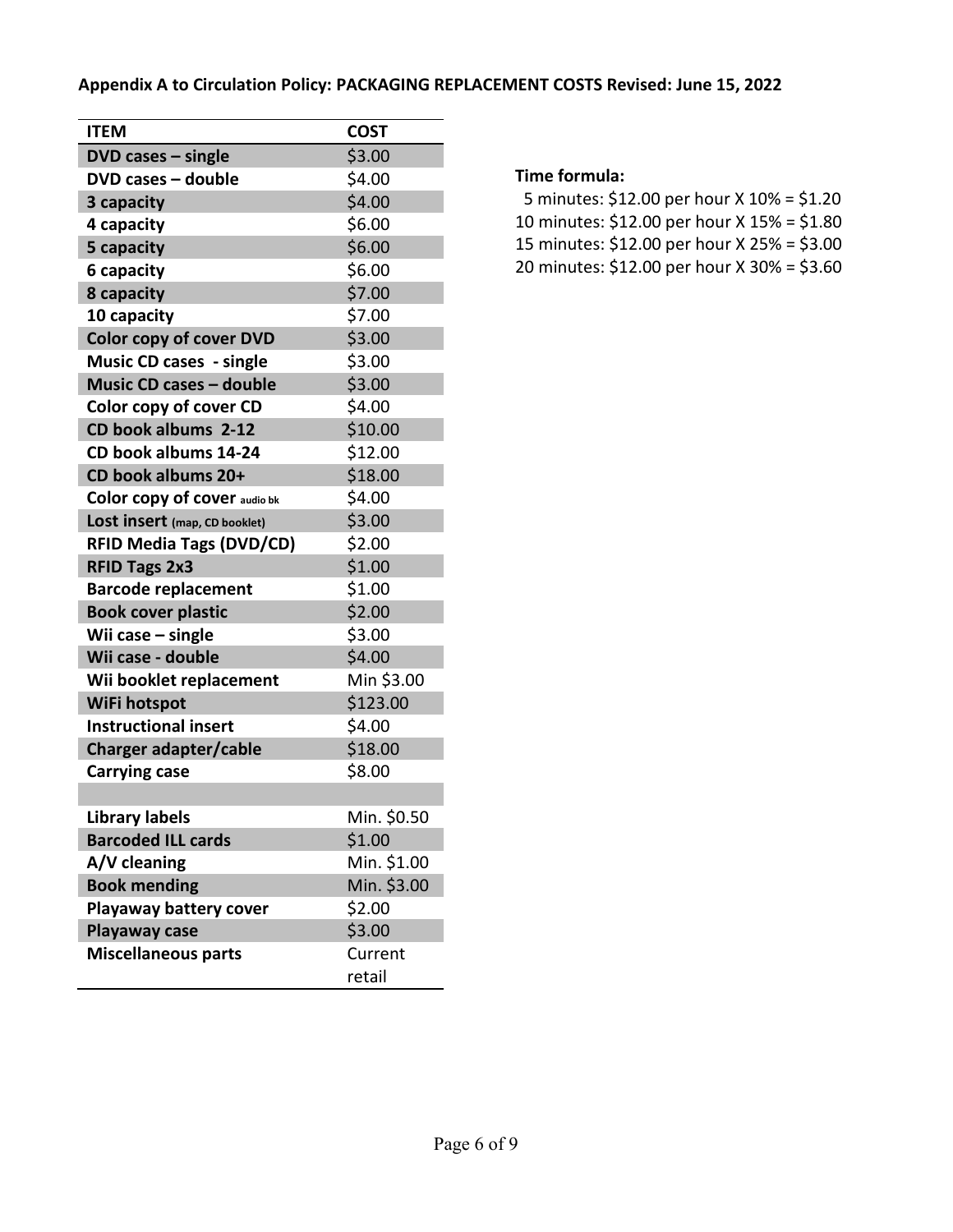## **Appendix B to Circulation Policy: MATERIALS RECOVERY PROGRAM**

The Pauline Haass Public Library has established a materials recovery program to encourage library patrons to return books and other materials on time.

## **What happens when items are overdue:**

**7 DAYS PAST DUE** The library sends you an email, text or automated phone overdue notice. *Customers are responsible for providing a current email address or phone number to receive such notices. No printed overdue notices are sent via US Mail.*

**14 DAYS PAST DUE** The library sends you an email, text or automated phone overdue notice. *Customers are responsible for providing a current email address or phone number to receive such notices. No printed overdue notices are sent via US Mail.*

**21 DAYS PAST DUE** The library sends you a final email, text or automated phone overdue notice. *Customers are responsible for providing a current email address or phone number to receive such notices.* 

*No printed overdue notices are sent via US Mail.*

**Overdue notices and due date reminders are sent as a courtesy. Failure to receive an email notice, text or automated phone message does not remove your responsibility to return items promptly and pay fines.**

## **42 DAYS PAST DUE**

Items are sent to the lost status and the patron's account is billed with the replacement cost\* of the items. A bill is sent to you via US Mail, notifying you of the suspension of your borrowing privileges. *Customers are responsible for providing a current mailing address to receive such notices.*

## **52 DAYS PAST DUE**

Accounts will be sent to Unique Management Services, a collection agency specializing in library accounts. A service charge of \$20.00 will be added to your account. Unique Management Services will contact you to request the return of the overdue materials and payment of all outstanding charges.

For more information on the Materials Recovery Program, contact the library at 262-246-5180.

\*replacement costs are outlined in the Standard Replacement Costs attachment (Appendix C)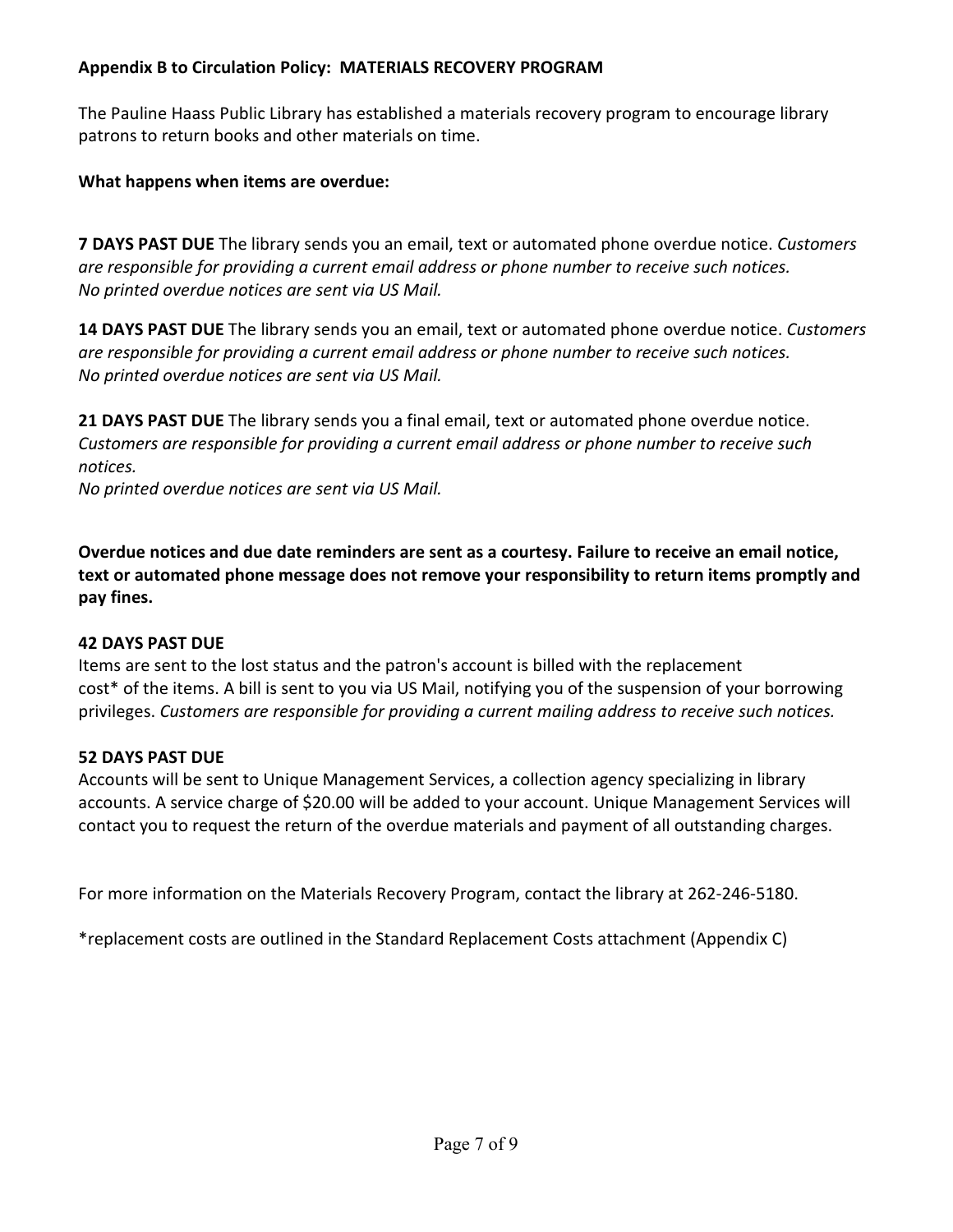#### **STANDARD REPLACEMENT COSTS (Appendix C)**

*Processing charges ARE included. In cases where the item's actual price exceeds the standard replacement cost listed below, the current retail price may be charged.*

Approved by Library Board November 20, 2019

| <b>Collection Description</b>         | <b>Standard</b>          |
|---------------------------------------|--------------------------|
|                                       | <b>Replacement Price</b> |
| <b>Activity Kit</b>                   | \$20.00                  |
| <b>Battle Book</b>                    | \$15.00                  |
| <b>Blu-ray DVD</b>                    | \$25.00                  |
| <b>Book</b>                           | \$25.00                  |
| <b>Browsing</b>                       | \$25.00                  |
| <b>Browsing AV</b>                    | \$25.00                  |
| CD                                    | \$15.00                  |
| CD Book                               | \$30.00                  |
| CD-ROM                                | \$35.00                  |
| Children's Blu-ray DVD                | \$20.00                  |
| <b>Children's Board Book</b>          | \$7.00                   |
| Children's Book                       | \$15.00                  |
| <b>Children's Browsing Collection</b> | \$25.00                  |
| Children's CD Book                    | \$30.00                  |
| Children's CD-ROM                     | \$35.00                  |
| Children's Digital Audio Book         | \$60.00                  |
| Children's DVD                        | \$20.00                  |
| <b>Children's Holiday Materials</b>   | \$15.00                  |
| Children's Kit                        | \$20.00                  |
| <b>Children's Magazine</b>            | \$5.00                   |
| Children's Paperback                  | \$8.00                   |
| Children's Reference Book             | \$50.00                  |
| Children's Video                      | \$15.00                  |
| <b>Circulating Reference</b>          | \$50.00                  |
| <b>Current Issue of Magazine</b>      | \$5.00                   |
| Digital Audio Book                    | \$60.00                  |
| <b>DVD</b>                            | \$25.00                  |
| Equipment                             | \$50.00                  |
| Holiday                               | \$25.00                  |
| Inter-Library Loan Item               | \$50.00                  |
| Laptop                                | \$1,000.00               |
| Magazine                              | \$5.00                   |
| New Book                              | \$25.00                  |
| <b>New Fiction</b>                    | \$25.00                  |
| <b>Non-Fiction DVD</b>                | \$25.00                  |
| Pamphlet                              | \$0.50                   |
| Paperback                             | \$10.00                  |
| Playaway                              | \$60.00                  |
| <b>Professional Material</b>          | \$50.00                  |
| Reference Book                        | \$50.00                  |